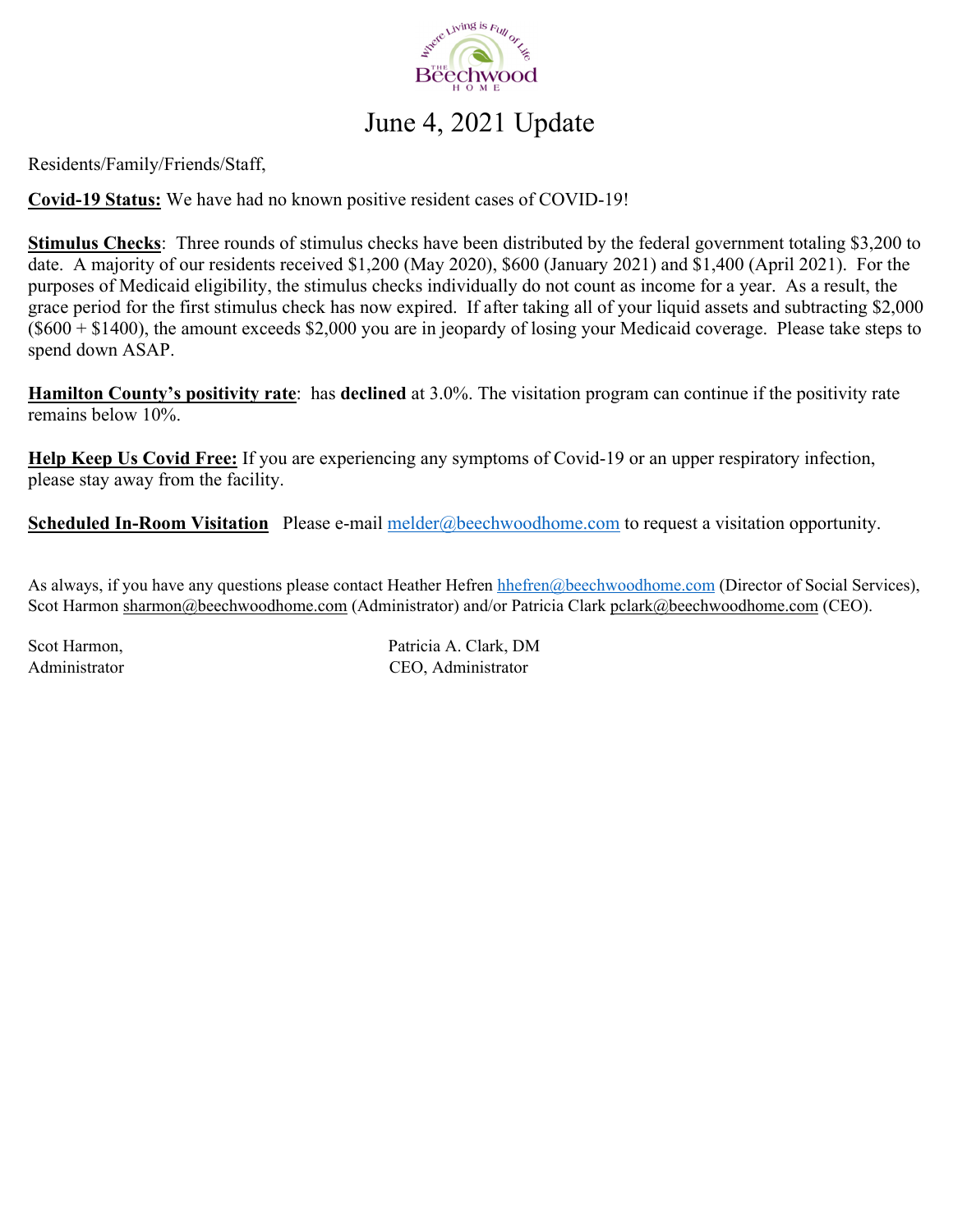

# June 11, 2021 Update

#### **Residents/Family/Friends/Staff,**

**Covid-19 Status:** We have had no known positive resident cases of COVID-19!

**Regulatory Changes**: There have been no regulatory/order changes from The Ohio Department of Health pertaining to Long Term Care facilities despite relaxation for the general public.

**Hamilton County's positivity rate**: has declined at 2.4%. The visitation program can continue if the positivity rate remains below 10%.

**Help Keep Us Covid Free:** If you are experiencing any symptoms of Covid-19 or an upper respiratory infection, please stay away from the facility.

**Scheduled In-Room Visitation** Please e-mail melder@beechwoodhome.com to request a visitation opportunity.

As always, if you have any questions please contact Heather Hefren hhefren@beechwoodhome.com (Director of Social Services), Scot Harmon sharmon@beechwoodhome.com (Administrator) and/or Patricia Clark pclark@beechwoodhome.com (CEO).

Scot Harmon, Patricia A. Clark, DM Administrator CEO, Administrator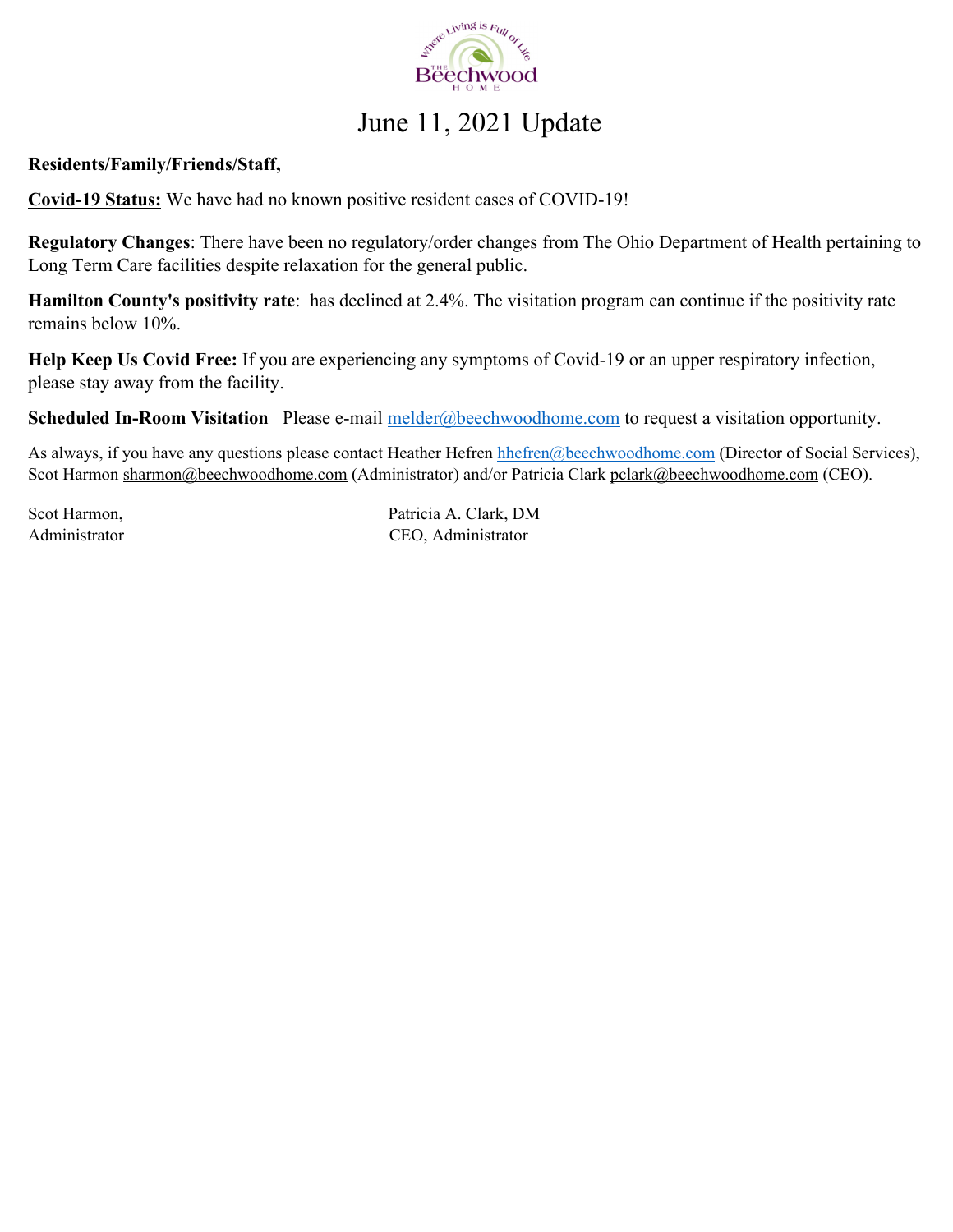

### June 18, 2021 Update

### **Residents/Family/Friends/Staff,**

**Covid-19 Status:** We have had no known positive resident cases of COVID-19!

**Regulatory Changes:** During a press conference yesterday, Governor DeWine terminated the state of emergency declaration for Ohio and added that the Director of Health would be discussing which orders would be rescinded with expected effective dates during a pre-planned webinar with LTC industry leaders today (6/18/21). Yesterday Juneteenth became a national holiday, and it is being observed for the 1st time today. As a result, the previously scheduled webinar has been rescheduled for Wednesday. We will communicate any changes to the LTC setting following the webinar in a Special Update next week.

**Hamilton County's positivity rate:** has declined to 1.8%. The visitation program can continue if the positivity rate remains below 10%.

**Help Keep Us Covid Free:** If you are experiencing any symptoms of Covid-19 or an upper respiratory infection, please stay away from the facility.

**Scheduled In-Room Visitation** Please e-mail melder@beechwoodhome.com to request a visitation opportunity.

As always, if you have any questions please contact Heather Hefren hhefren@beechwoodhome.com (Director of Social Services), Scot Harmon sharmon@beechwoodhome.com (Administrator) and/or Patricia Clark pclark@beechwoodhome.com (CEO).

Scot Harmon, Scot Harmon, Patricia A. Clark, DM Administrator CEO, Administrator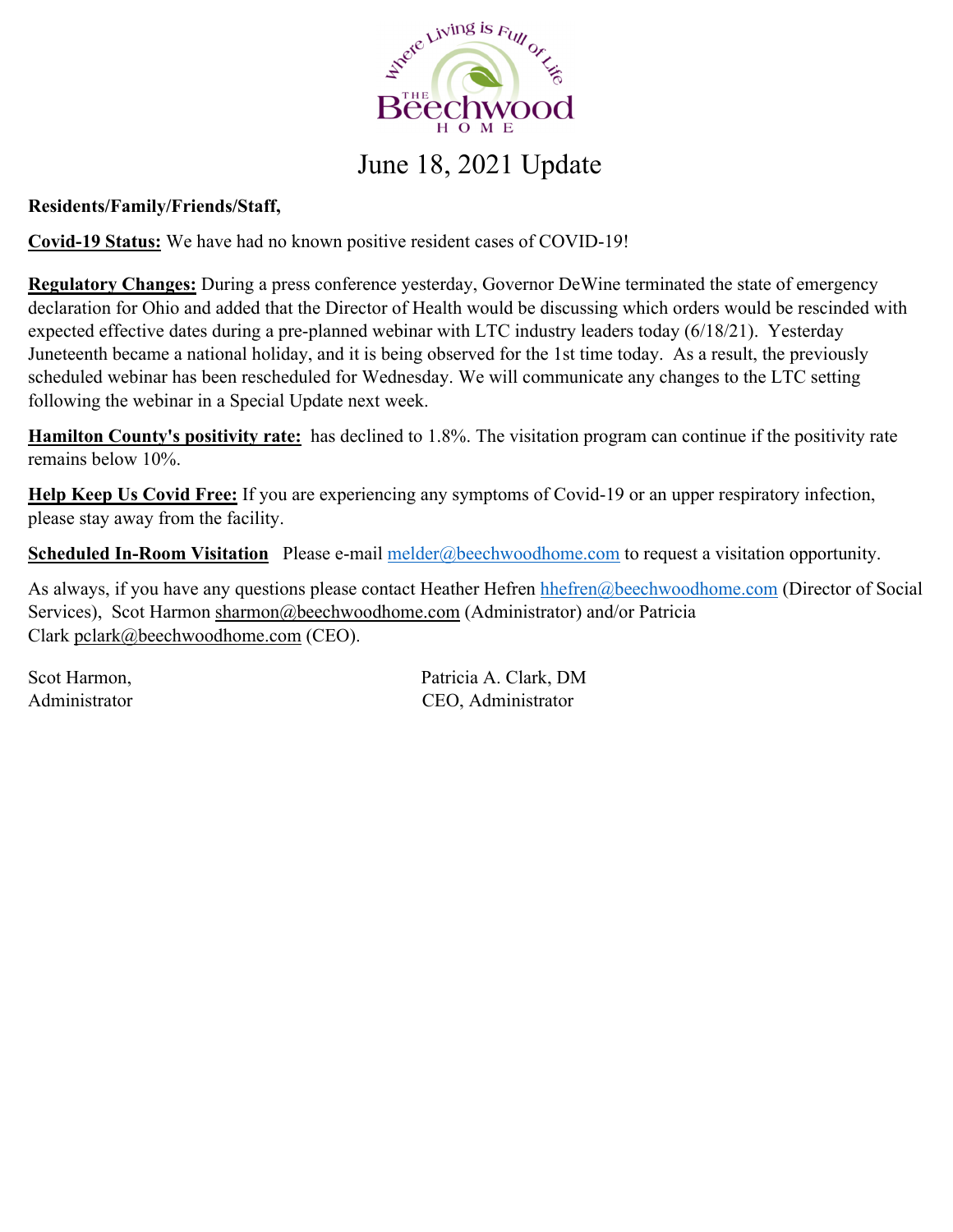

## June 23, 2021 Update

#### **Residents/Family/Friends/Staff,**

Following the much-anticipated webinar from OHA detailing rescinded orders this morning, we enthusiastically communicate the following changes.

The following changes to visitation are effective immediately:

- Unlimited (but realistic) visitors at a time
- Reservations are no longer needed
- Visitors are able to spend time with a resident in designated visiting areas during the following hours:
	- $\circ$  private resident room (visiting hours  $8AM 10 PM$ )
	- $\circ$  porch (operating hours  $8AM 8PM$ )
	- $\circ$  courtyard (operating hours  $8AM 8PM$ )
- Masks and covid screening are still required
- All entry/exit into the facility is still mandated to occur at the Garden Level.
- The front entrance will be unlocked daily between  $8 AM 4 PM$  for a visitor to accompany a resident to the front circle or the Betman Center to enjoy some time in nature.
- Visits outside of these hours will be assessed on a case-by-case basis.

The following changes to dining will go into effect on Monday June  $28<sup>th</sup>$ :

- We will be reopening our first-floor dining area to those that are able to independently dine after setup.
- Friendly reminder that  $1<sup>st</sup>$  floor dining tables will not receive service from staff until the table has all attendees present in accordance with regulations.
- Those who require clinical assistance will have their meals served in the  $2<sup>nd</sup>$  and  $3<sup>rd</sup>$  floor dining areas.
- Those who are independent with dining can choose to eat on the  $2<sup>nd</sup>$  or  $3<sup>rd</sup>$  floor dining areas if desired.
- All dining areas will have the same sensory experience with place mats, metal cutlery and music.
- Dining for vaccinated residents no longer will be socially distanced. Four people can again eat at a table without plexiglass.
- If a resident elects to eat in a location that is not their typical dining location, we ask that you communicate this information to the kitchen so that we can ensure your meal is served in the appropriate location.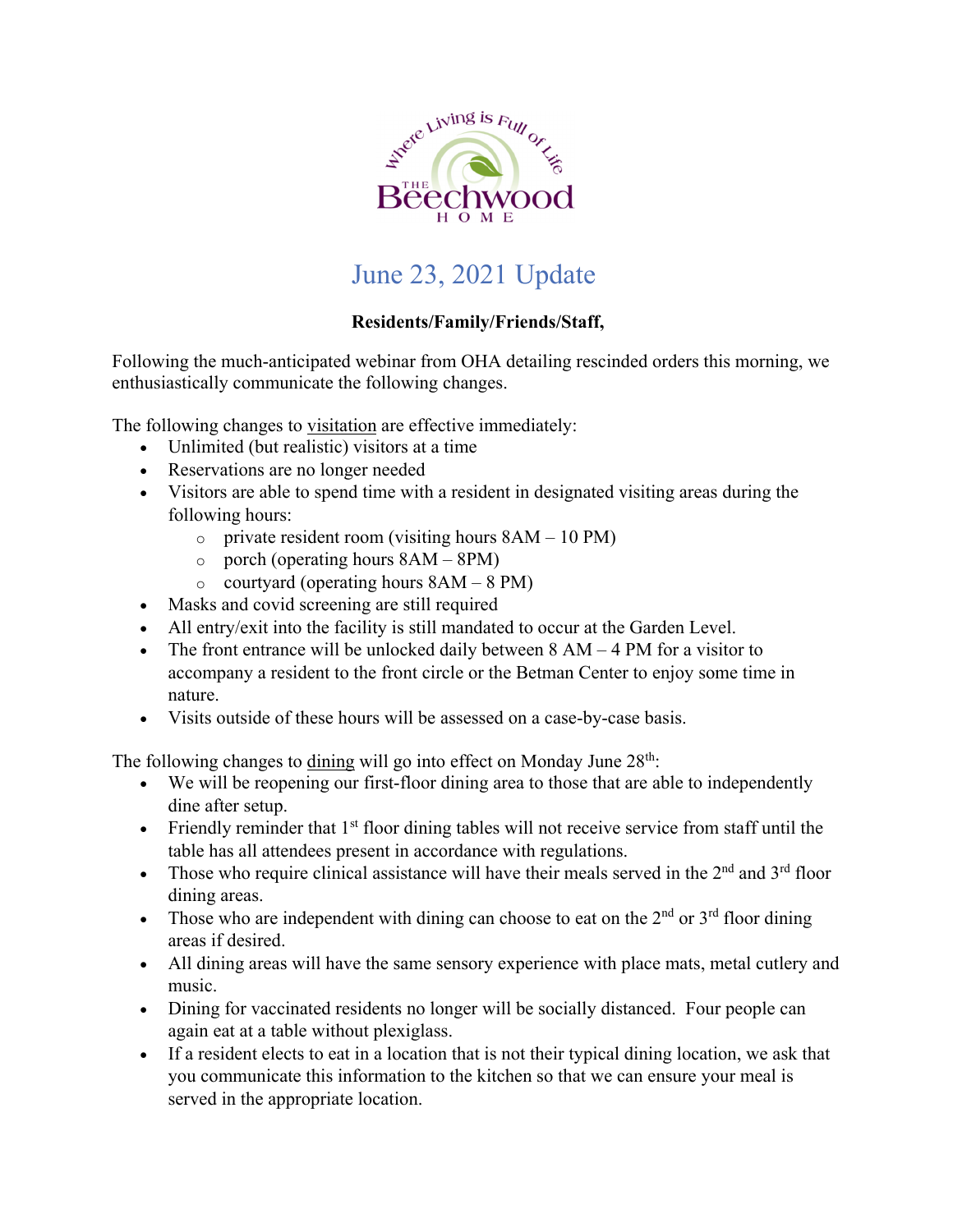- Our  $2<sup>nd</sup>$  and  $3<sup>rd</sup>$  floor dining areas have been expanded and will be undergoing minor renovations soon.
- The staff break room will be repopulated with four dining tables. Each table will have two chairs and plexiglass in accordance with regulations pertaining to unvaccinated staff members. A maximum of eight staff members are permitted to be in this space at a time.
- Four picnic tables are now available around the parking lot area.
- Suggestion boxes will be placed in all dining locations as a way for the facility to receive feedback as we rollout our new dining process.

The following orders have not been rescinded to date:

- o Main therapy/gym area will remain closed as we are mandated to retain an isolation unit setup.
- o Family/friends are not permitted to walk freely around the facility.
- o Care conference participation will remain remote
- o Masks and covid screening are still required for staff/visitors.
- o All entry/exit into the facility is mandated to occur at the Garden Level.

As always, if you have any questions please contact Heather Hefren hhefren@beechwoodhome.com (Director of Social Services), Scot Harmon sharmon@beechwoodhome.com (Administrator) and/or Patricia Clark pclark@beechwoodhome.com (CEO).

Scot Harmon, Patricia A. Clark, DM Administrator CEO, Administrator